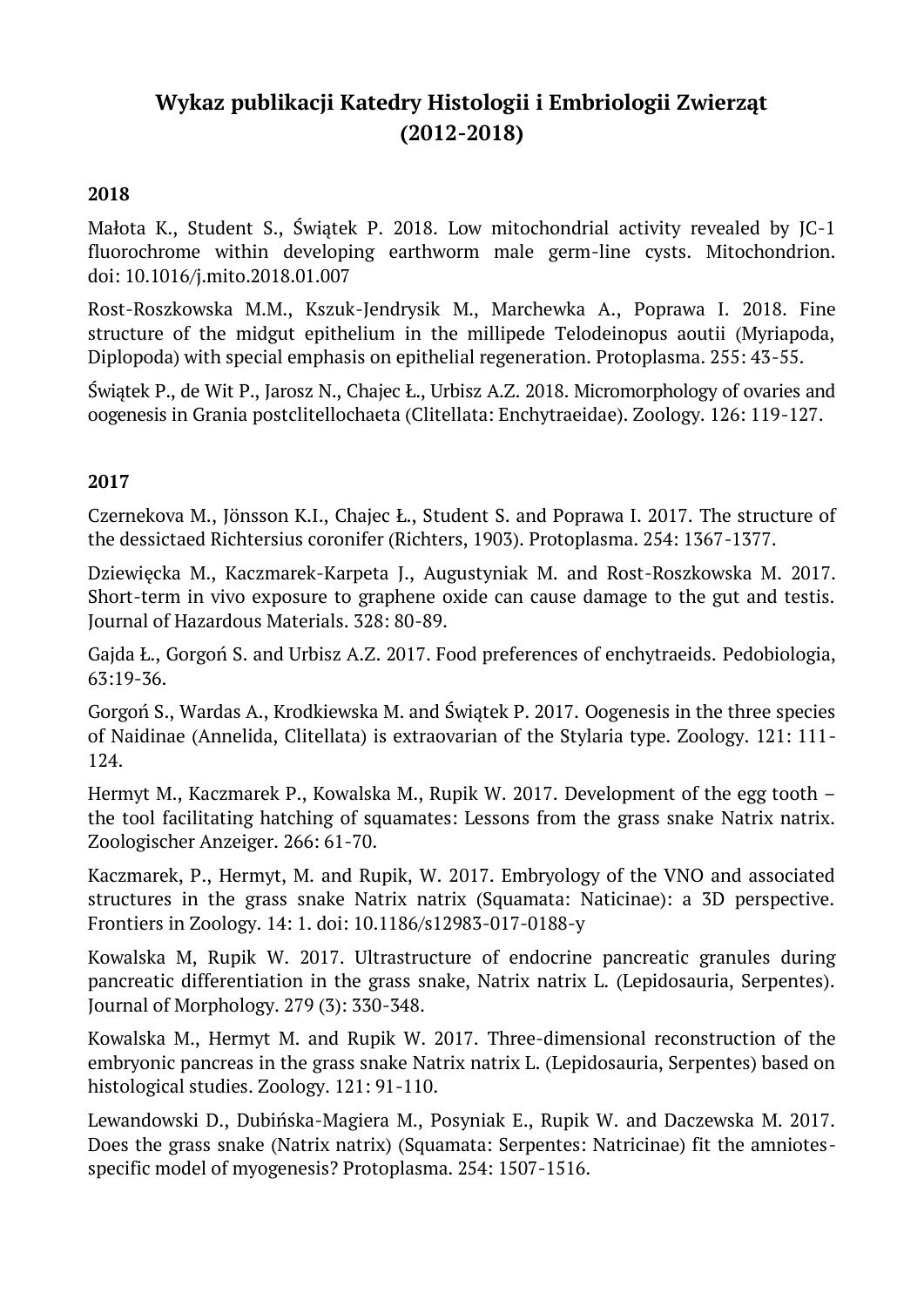Płachno B.J., Kamińska I., Adamec L. and Świątek P. 2017. Vascular tissue in traps of Australian carnivorous bladderworts (Utricularia) of the subgenus Polypompholyx. Aquatic Botany. 142: 25-31.

Rost-Roszkowska M.M., Vilimova J., Włodarczyk A., Sonakowska L., Kamińska K., Kaszuba F., Marchewka A. and Sadílek D. 2017. Investigation of the midgut structure and ultrastructure in Cimex lectularius and Cimex pipistrelli (Hemiptera, Cimicidae). Neotropical Entomology. 46: 45-57.

Santos H.P., Rost-Roszkowska M., Vilimova J. and Serrao J.E. 2017. Ultrastructure of the midgut in Heteroptera (Hemiptera) with different feeding habits. Protoplasma. 254:1743- 1753

Urbisz A.Z., Chajec Ł., Brąszewska-Zalewska A., Kubrakiewicz J. and Świątek P. 2017. Ovaries of the white worm (Enchytraeus albidus, Annelida, Clitellata) are composed of 16 celled meroistic germ-line cysts. Developmental Biology. 426: 28-42.

Włodarczyk A., Sonakowska L., Kamińska K., Marchewka A., Wilczek G., Wilczek P., Student S. and Rost-Roszkowska M. 2017. The effect of starvation and re-feeding on mitochondrial potential in the midgut of Neocaridina davidi (Crustacea, Malacostraca). PLoS One 12(3): e0173563.

## **2016**

Hyra M., Poprawa I., Włodarczyk A., Student S., Sonakowska L., Kszuk-Jendrysik M. and Rost-Roszkowska M.M. 2016. Ultrastructural changes in the midgut epithelium of Hypsibius dujardini (Doyére, 1840) (Tardigrada, Eutardigrada, Hypsibiidae) in relation to oogenesis. Zoological Journal of the Linnean Society. 178: 897-906

Hyra M., Rost-Roszkowska M.M., Student S., Włodarczyk A., Deperas M., Janelt K., Poprawa I. 2016. Body cavity cells of Parachela during their active life. Zoological Journal of the Linnean Society. 178: 878–887.

Kaczmarek-Karpeta J., Dziewięcka M., Augustyniak M. and Rost-Roszkowska M.M. 2016. Effects of short-term exposure of Acheta domesticus to nanodiamonds in food: DNA damage but no histological alteration in tissues. Carbon. 110: 458-468.

Kamińska K., Włodarczyk A., Sonakowska L., Ostróżka A., Marchewka A. and Rost-Roszkowska M. 2016. Ultrastructure of the salivary glands in Lithobius forficatus (Myriapoda, Chilopoda, Lithobiidae) according to seasonal and circadian rhythms. Arthropod Structure and Development. 45: 536-551.

Klionsky D.J., et al., Poprawa I., Rost-Roszkowska M.M. 2016. Guidelines for the use and interpretation of assays for monitoring autophagy (3rd edition). Autophagy 12: 1-222.

Lewandowski D., Dubińska-Magiera M., Posyniak E., Rupik W. and Daczewska M. 2016. Does the grass snake (Natrix natrix) (Squamata: Serpentes: Natricinae) fit the amniotesspecific model of myogenesis? Protoplasma. 254 (4): 1507-1516.

Małota K. and Świątek P. 2016. Analysis of the cytoskeleton organization and its possible functions in male earthworm germ-line cysts equipped with a cytophore. Cell and Tissue Research. 366: 175-189.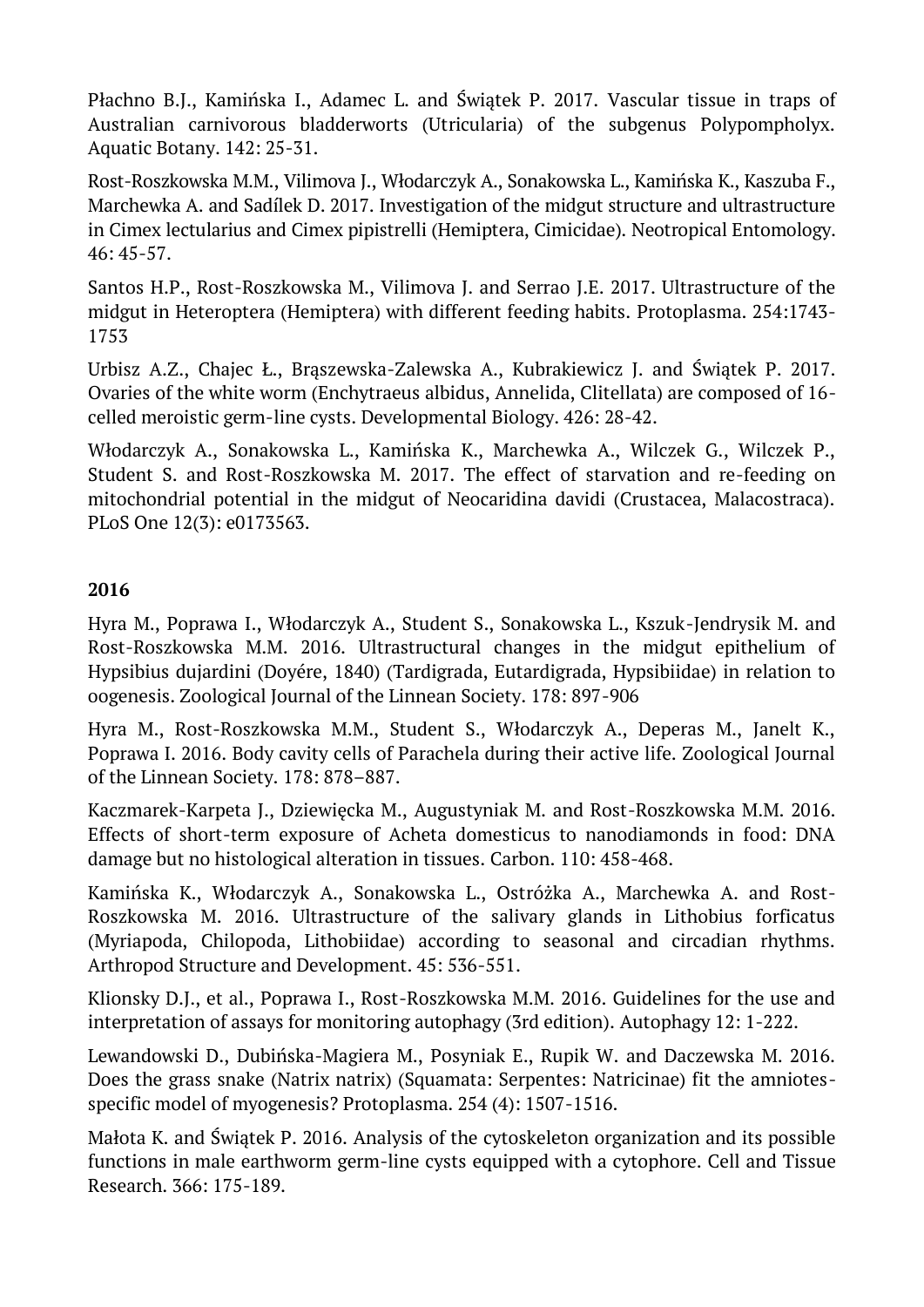Sonakowska L., Włodarczyk A., Wilczek G., Wilczek P., Student S. and Rost-Roszkowska M.M. 2016. Cell death in the epithelia of the intestine and hepatopancreas in Neocaridina heteropoda (Crustacea, Malacostraca). PLoS ONE 11(2): e0147582.

# **2015**

Ben Ahmed R., Tekaya S., Urbisz A. Z., Świątek P. 2015. Ultrastructural study of spermatogenesis and sperm in the African medicinal leech Hirudo troctina Johnson, 1816 (Annelida, Hirudinida). Tissue and Cell. 47: 242-253.

Faron J., Bernaś T., Sas–Nowosielska H., Klag J. 2015. Analysis of the behavior of mitochondria in the ovaries of the earthworm Dendrobaena veneta Rosa 1839. PLoS One. 10(2): e0117187. doi:10.1371/journal.pone.0117187

Gorgoń S., Krodkiewska M., Świątek P. 2015. Ovary ultrastructure and oogenesis in Propappus volki Michaelsen, 1916 (Annelida: Clitellata). Zoologischer Anzeiger. 257: 110- 118.

Poprawa I., Hyra M., Rost-Roszkowska M. M. 2015. Germ cell cluster organization and oogenesis in the tardigrade Dactylobiotus parthenogeneticus Bertolani, 1982 (Eutardigrada, Murrayidae). Protoplasma. 252: 1019-1029.

Poprawa I., Schlechte-Wełnicz W., Hyra M. 2015. Ovary organization and oogenesis in the tardigrade Macrobiotus polonicus Pilato, Kaczmarek, Michalczyk & Lisi, 2003 (Eutardigrada, Macrobiotidae): ultrastructural and histochemical analysis. Protoplasma 252: 857-865.

Rost-Roszkowska M. M., Chajec Ł., Vilimova J., Tajovsky K. 2015. Apoptosis and necrosis during the circadian cycle in the centipede midgut. Protoplasma. doi: 10.1007/s00709- 015-0864-8

Rost-Roszkowska M. M., Świątek P., Poprawa I., Rupik W., Swadźba E., Kszuk-Jendrysik M. 2015. Ultrastructural analysis of apoptosis and autophagy in the midgut epithelium of Piscicola geometra (Annelida, Hirudinida) after blood feeding. Protoplasma. 252: 1387- 1396.

Sonakowska L., Włodarczyk A., Poprawa I., Binkowski M., Śróbka J., Kamińska K., Kszuk Jendrysik M., Chajec Ł., Zajusz B., Rost-Roszkowska M. M. 2015. Structure and ultrastructure of the endodermal region of the alimentary tract in the freshwater shrimp Neocaridina heteropoda (Crustacea, Malacostraca). PLoS One. 10(5): e0126900. doi:10.1371/journal.pone.0126900

Urbisz A. Z., Chajec Ł., Świątek P. 2015. The ovary of Tubifex tubifex (Clitellata, Naididae, Tubificinae) is composed of one, huge germ-line cyst that is enriched with cytoskeletal components. PloS One. 10(5): e0126173. doi:10.1371/journal.pone.0126173

## **2014**

Bielecki A., Świątek P., Cichocka J. M., Siddall M. E., Urbisz A. Z., Płachno B. J. 2014. Diversity of features of female reproductive system and other morphological characters in leeches (Citellata, Hirudinida) in phylogenetic conception. Cladistics. 30: 540-554.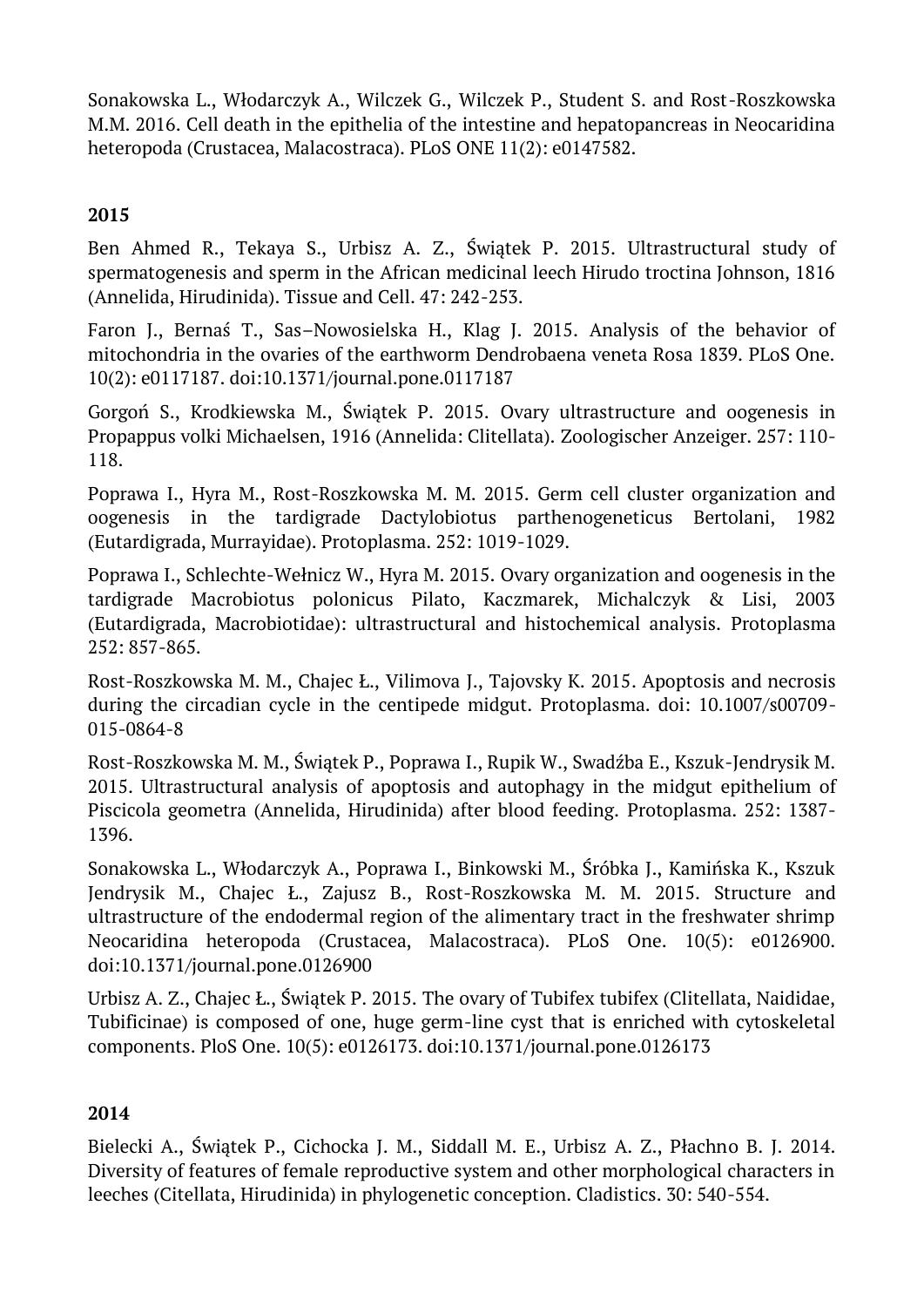Chajec Ł., Sonakowska L., Rost-Roszkowska M. M. 2014. The fine structure of the midgut epithelium in a centipede, Scolopendra cingulata (Chilopoda, Scolopendridae), with the special emphasis on epithelial regeneration. Arthropod Structure and Development. 43: 27-42.

Płachno B. J., Adamec L., Kozieradzka-Kiszkurno M., Świątek P., Kamińska I. 2014. Cytochemical and ultrastructural aspects of aquatic carnivorous plant turions. Protoplasma. 251: 1449-1454.

Sosinka A., Rost-Roszkowska M. M., Vilimova J., Tajovský K., Kszuk-Jendrysik M., Chajec Ł., Sonakowska L., Kamińska K., Hyra M., Poprawa I. 2014. The ultrastructure of the midgut epithelium in millipedes (Myriapoda, Diplopoda). Arthropod Structure and Development. 43: 477-492.

Świątek P., Małota K., Hyra M., Gorgoń S., Poprawa I. 2014. Stabilne mostki międzykomórkowe - kanały komunikacji międzykomórkowej. Postępy Biologii Komórki. 41: 507-532.

Urbisz A. Z., Lai Y-T., Świątek P. 2014. Barbronia weberi (Clitellata, Hirudinida, Salifidae) has ovary cords of the Erpobdella type. Journal of Morphology. 275: 479-488.

Wilczek G., Rost-Roszkowska M., Wilczek P., Babczyńska A., Szulińska E., Sonakowska L., Marek-Swędzioł M. 2014. Apoptotic and necrotic changes in the midgut glands of the wolf spiders Xerolycosa nemoralis (Lycosidae) in response to starvation and dimethoate exposure. Ecotoxicology and Environmental Safety. 101: 157–167.

## **2013**

Bielecki A., Cichocka J. M., Świątek P., Gorzel M. 2013. A new leech species from the Łyna river near Olsztyn, Poland (Clitellata: Hirudinida: Piscicolidae). The Journal of Parasitology. 99: 467-474.

Herman J., Rost-Roszkowska M., Skotnicka-Graca U. 2013. Skin care during the menopause period: noninvasive procedures of beauty studies. Postępy Dermatologii i Alergologii. 6: 388-395.

Mayer G., Martin C., Rüdiger J., Kauschke S., Stevenson P. A., Poprawa I., Hohberg K., Schill R. O., Pflüger H.-J., Schlegel M. 2013. Selective neuronal staining in tardigrades and onychophorans provides insights into the evolution of segmental ganglia in panarthropods. BMC Evolutionary Biology. 13: 230. doi:10.1186/1471-2148-13-230.

Ovcharenko M., Świątek P., Ironside J., Skalski T. 2013. Orthosomella lipae sp. n. (Microsporidia) a parasite of the weevil, Liophloeus lentus Germar, 1824 (Coleoptera: Curculionidae). Journal of Invertebrate Pathology. 112: 33-40.

Płachno B. J., Świątek P., Sas-Nowosielska H., Kozieradzka-Kiszkurno M. 2013. Organisation of the endosperm and endosperm-placenta syncytia in bladderworts (Utricularia, Lentibulariaceae) with emphasis on the microtubule arrangement. Protoplasma. 250: 863-873.

Rost-Roszkowska M. M., Poprawa I., Hyra M., Marek-Swędzioł M., Kaczmarek Ł. 2013. The fine structure of the midgut epithelium in Xerobiotus pseudohufelandi (Iharos, 1966) (Tardigrada, Eutardigrada, Macrobiotidae). Journal of Limnology. 72: 54-61.